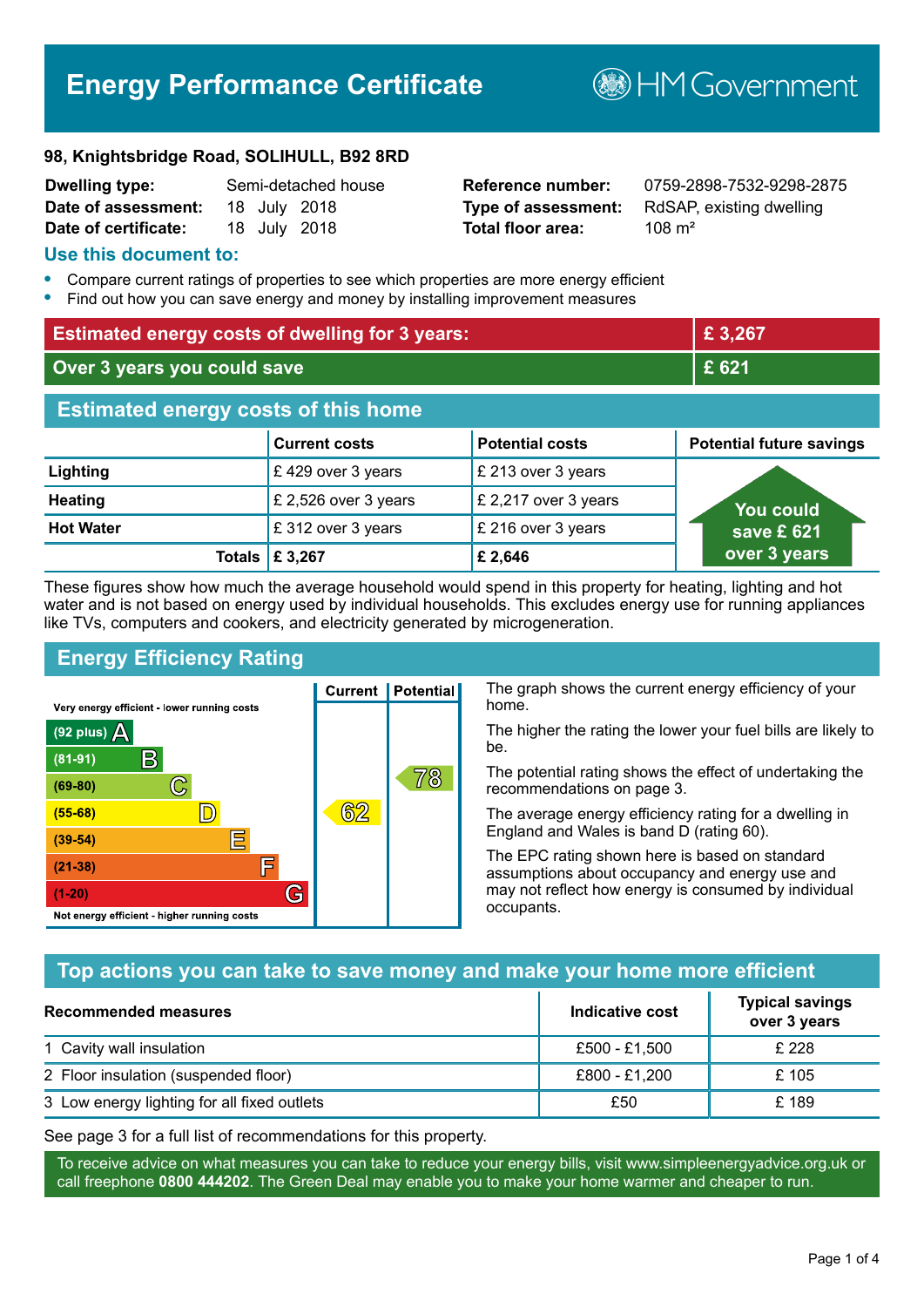| <b>Element</b>        | <b>Description</b>                             | <b>Energy Efficiency</b> |
|-----------------------|------------------------------------------------|--------------------------|
| Walls                 | Cavity wall, as built, no insulation (assumed) | ★★☆☆☆                    |
|                       | Cavity wall, as built, insulated (assumed)     | ★★★★☆                    |
| Roof                  | Pitched, no insulation (assumed)               | $\star$ * * * *          |
|                       | Pitched, insulated (assumed)                   | ★★★★☆                    |
| Floor                 | Suspended, no insulation (assumed)             |                          |
|                       | Solid, limited insulation (assumed)            |                          |
| Windows               | Fully double glazed                            | ★★★☆☆                    |
| Main heating          | Boiler and radiators, mains gas                | ★★★★☆                    |
| Main heating controls | Programmer, room thermostat and TRVs           | ★★★★☆                    |
| Secondary heating     | None                                           |                          |
| Hot water             | From main system                               | ★★★★☆                    |
| Lighting              | No low energy lighting                         | *****                    |

#### **Summary of this home's energy performance related features**

Current primary energy use per square metre of floor area: 266 kWh/m² per year

The assessment does not take into consideration the physical condition of any element. 'Assumed' means that the insulation could not be inspected and an assumption has been made in the methodology based on age and type of construction.

See addendum on the last page relating to items in the table above.

# **Low and zero carbon energy sources**

Low and zero carbon energy sources are sources of energy that release either very little or no carbon dioxide into the atmosphere when they are used. Installing these sources may help reduce energy bills as well as cutting carbon. There are none provided for this home.

#### **Your home's heat demand**

For most homes, the vast majority of energy costs derive from heating the home. Where applicable, this table shows the energy that could be saved in this property by insulating the loft and walls, based on typical energy use (shown within brackets as it is a reduction in energy use).

| <b>Heat demand</b>           | <b>Existing dwelling</b> | Impact of loft<br>insulation | Impact of cavity<br>wall insulation | Impact of solid<br>wall insulation |
|------------------------------|--------------------------|------------------------------|-------------------------------------|------------------------------------|
| Space heating (kWh per year) | 16.578                   | (4,084)                      | (1,923)                             | N/A                                |
| Water heating (kWh per year) | 2.270                    |                              |                                     |                                    |

You could receive Renewable Heat Incentive (RHI) payments and help reduce carbon emissions by replacing your existing heating system with one that generates renewable heat, subject to meeting minimum energy efficiency requirements. The estimated energy required for space and water heating will form the basis of the payments. For more information, search for the domestic RHI on the www.gov.uk website.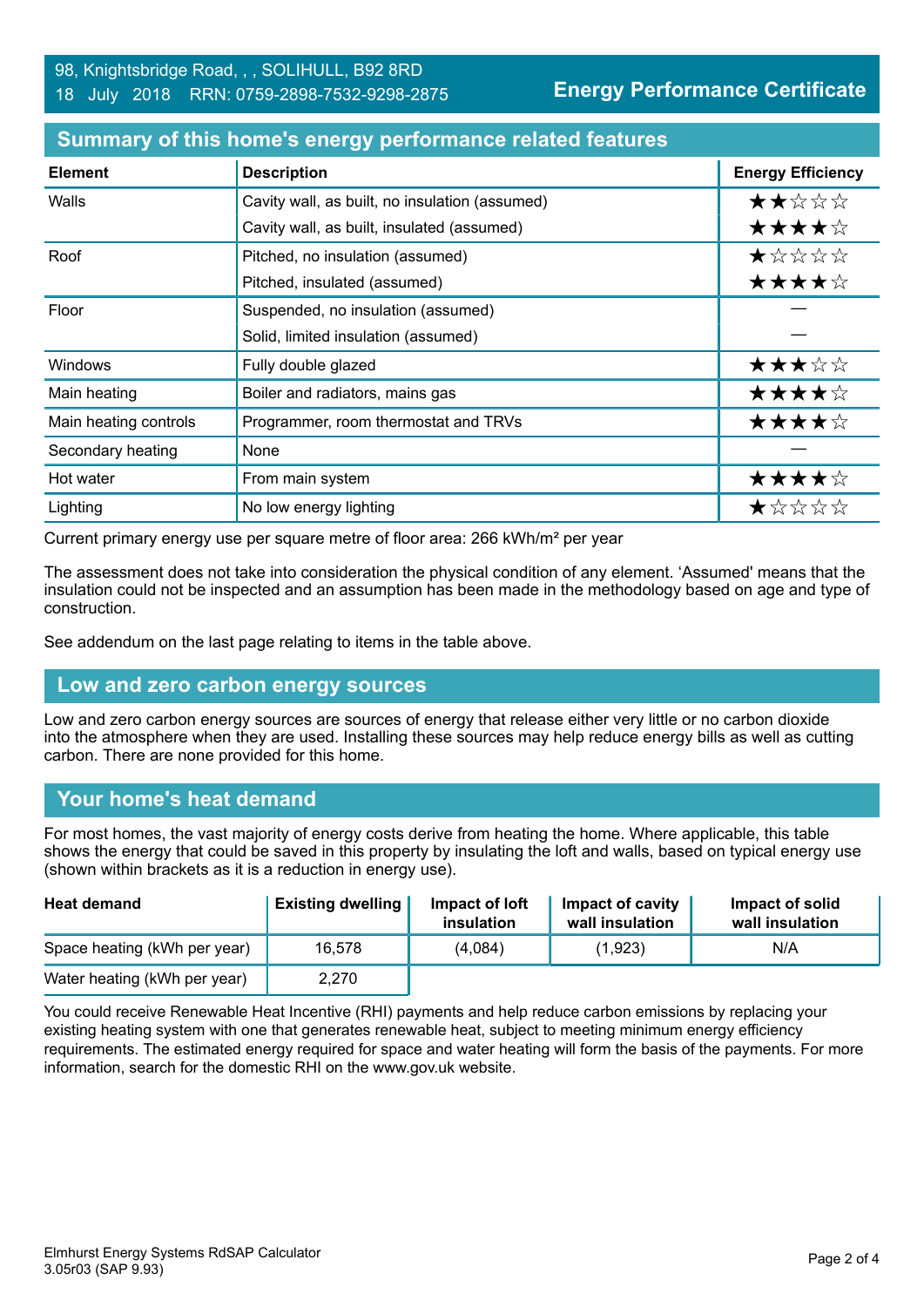#### 98, Knightsbridge Road, , , SOLIHULL, B92 8RD 18 July 2018 RRN: 0759-2898-7532-9298-2875

#### **Recommendations**

The measures below will improve the energy performance of your dwelling. The performance ratings after improvements listed below are cumulative; that is, they assume the improvements have been installed in the order that they appear in the table. To receive advice on what measures you can take to reduce your energy bills, visit www.simpleenergyadvice.org.uk or call freephone 0800 444202. Before installing measures, you should make sure you have secured the appropriate permissions, where necessary. Such permissions might include permission from your landlord (if you are a tenant) or approval under Building Regulations for certain types of work.

| <b>Recommended measures</b>               | <b>Indicative cost</b> | <b>Typical savings</b><br>per year | <b>Rating after</b><br>improvement |
|-------------------------------------------|------------------------|------------------------------------|------------------------------------|
| Cavity wall insulation                    | £500 - £1,500          | £76                                | <b>D65</b>                         |
| Floor insulation (suspended floor)        | £800 - £1,200          | £ 35                               | <b>D66</b>                         |
| Low energy lighting for all fixed outlets | £50                    | £ 63                               | <b>D68</b>                         |
| Solar water heating                       | £4,000 - £6,000        | £32                                | C69                                |
| Solar photovoltaic panels, 2.5 kWp        | £5,000 - £8,000        | £ 289                              | $\mathbb{C}78$                     |

#### **Alternative measures**

There are alternative measures below which you could also consider for your home.

**•** External insulation with cavity wall insulation

# **Financial Support and the Green Deal**

Green Deal Finance allows you to pay for some of the cost of your improvements in instalments under a Green Deal Plan (note that this is a credit agreement, but with instalments being added to the electricity bill for the property). The availability of a Green Deal Plan will depend upon your financial circumstances. There is a limit to how much Green Deal Finance can be used, which is determined by how much energy the improvements are estimated to **save** for a 'typical household'.

You may also be able to obtain support towards repairs or replacements of heating systems and/or basic insulation measures under the ECO scheme, provided that you are in receipt of qualifying benefits or tax credits. To learn more about this scheme and the rules about eligibility, visit www.simpleenergyadvice.org.uk or call freephone **0800 444202** for England and Wales.